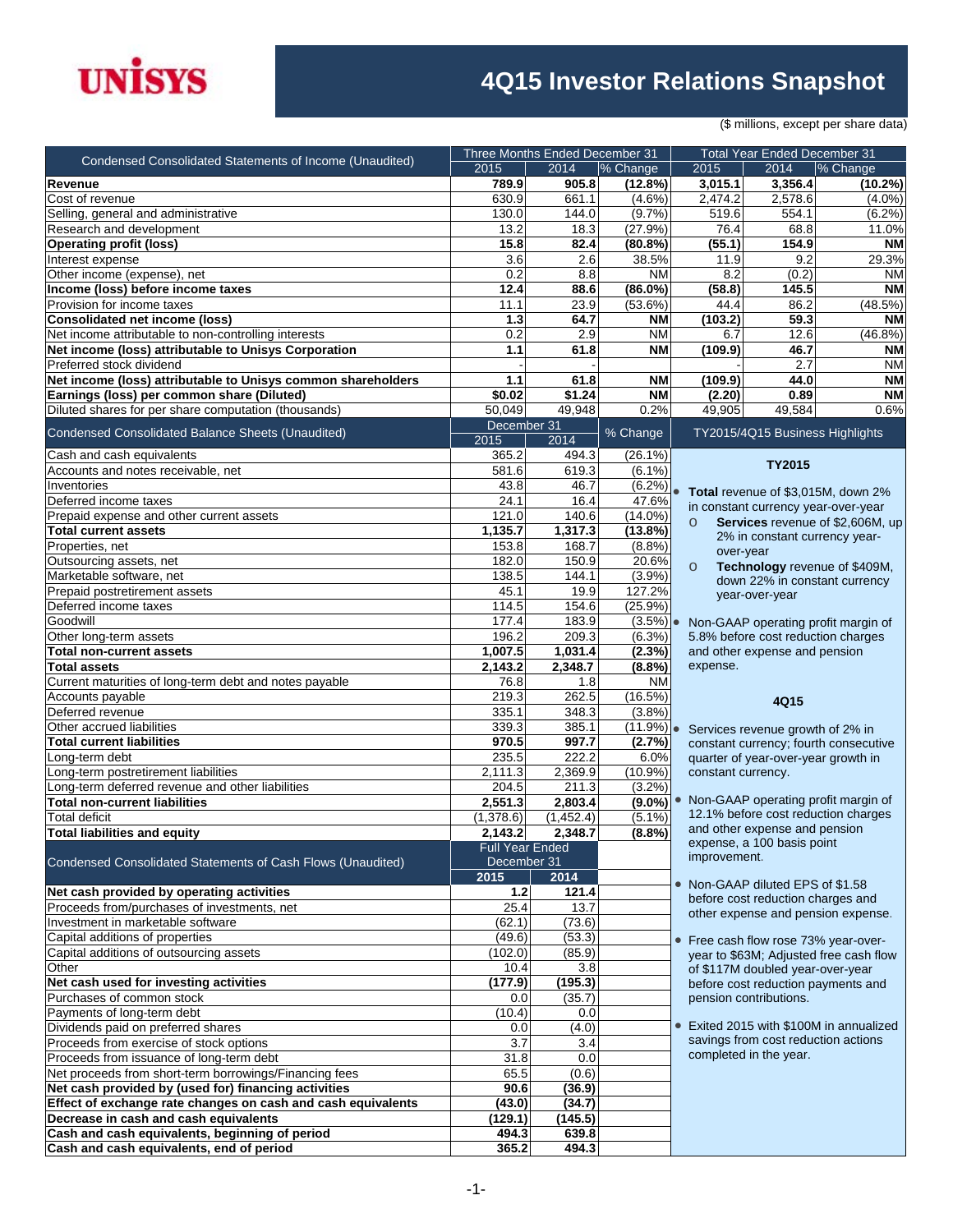# **UNISYS**

#### **4Q15 Revenue Profile (\$M)**



| Segment                         | 4Q15    | 4Q14    | Change    | %             | In Constant Currency        |
|---------------------------------|---------|---------|-----------|---------------|-----------------------------|
| Services                        | \$649.1 | \$688.7 | ( \$39.6) | (5.7%         | 2.3%                        |
| Technology                      | \$140.8 | \$217.1 | (\$76.3)  | (35.1%        | $(30.5\%)$                  |
| Total                           | \$789.9 | \$905.8 | (\$115.9) | $(12.8\%)$    | (5.7%                       |
| <b>Segment Detail</b>           | 4Q15    | 4Q14    | Change    | %             | In Constant Currency        |
| Cloud & Infrastructure Services | \$367.0 | \$415.5 | (\$48.5)  | (11.7%)       | (4.0%                       |
| <b>Application Services</b>     | \$228.3 | \$211.3 | \$17.0    | 8.0%          | 16.9%                       |
| <b>BPO Services</b>             | \$53.8  | \$61.9  | (\$8.1)   | $(13.1\%)$    | $(6.0\%)$                   |
| Technology                      | \$140.8 | \$217.1 | (\$76.3)  | (35.1%)       | $(30.5\%)$                  |
| Total                           | \$789.9 | \$905.8 | (\$115.9) | $(12.8\%)$    | (5.7%)                      |
| Geography                       | 4Q15    | 4Q14    | Change    | $\frac{9}{6}$ | <b>In Constant Currency</b> |
| U.S.& Canada                    | \$377.4 | \$398.3 | (\$20.9)  | (5.2%)        | (4.8%)                      |
| International                   | \$412.5 | \$507.5 | (\$95.0)  | (18.7%)       | $(6.5\%)$                   |
| Total                           | \$789.9 | \$905.8 | (\$115.9) | $(12.8\%)$    | (5.7%                       |
| <b>Regional Detail</b>          | 4Q15    | 4Q14    | Change    | $\frac{9}{6}$ | <b>In Constant Currency</b> |
| U.S. & Canada                   | \$377.4 | \$398.3 | (\$20.9)  | (5.2%)        | (4.8%)                      |
| <b>EMEA</b>                     | \$254.4 | \$268.2 | (\$13.8)  | (5.2%)        | 4.0%                        |
| Asia Pacific                    | \$88.9  | \$102.5 | (\$13.6)  | (13.3%)       | (2.4%                       |
| Latin America                   | \$69.2  | \$136.8 | (\$67.6)  | (49.4%        | $(29.6\%)$                  |
| Total                           | \$789.9 | \$905.8 | (\$115.9) | (12.8%)       | (5.7%)                      |
| Industry                        | 4Q15    | 4Q14    | Change    | %             | In Constant Currency        |
| <b>Enterprise Solutions</b>     | \$643.7 | \$727.4 | (\$83.7)  | (11.5%)       | $(2.5\%)$                   |
| U.S. Federal                    | \$146.2 | \$178.4 | (\$32.2)  | $(18.0\%)$    | $(18.0\%)$                  |
| Total                           | \$789.9 | \$905.8 | (\$115.9) | (12.8%)       | (5.7%)                      |
| <b>Industry Detail</b>          | 4Q15    | 4Q14    | Change    | $\%$          | In Constant Currency        |
| U.S. Federal                    | \$146.2 | \$178.4 | (\$32.2)  | $(18.0\%)$    | $(18.0\%)$                  |
| <b>Public Sector</b>            | \$172.2 | \$182.7 | (\$10.5)  | (5.7%         | 2.9%                        |
| Commercial                      | \$235.0 | \$306.5 | (\$71.5)  | (23.3%)       | $(15.6\%)$                  |
| Financial                       | \$236.5 | \$238.2 | (\$1.7)   | (0.8%         | 10.2%                       |
| Total                           | \$789.9 | \$905.8 | (\$115.9) | (12.8%)       | (5.7%                       |
| Revenue Type                    | 4Q15    | 4Q14    | Change    | %             |                             |
| <b>Recurring Services</b>       | \$486.4 | \$509.1 | (S22.7)   | $(4.5\%)$     |                             |
| <b>Non-Recurring Services</b>   | \$162.7 | \$179.6 | (16.9)    | (9.4%         |                             |
| Technology                      | \$140.8 | \$217.1 | (\$76.3)  | $(35.1\%)$    |                             |
| Total                           | \$789.9 | \$905.8 | (\$115.9) | (12.8%)       |                             |